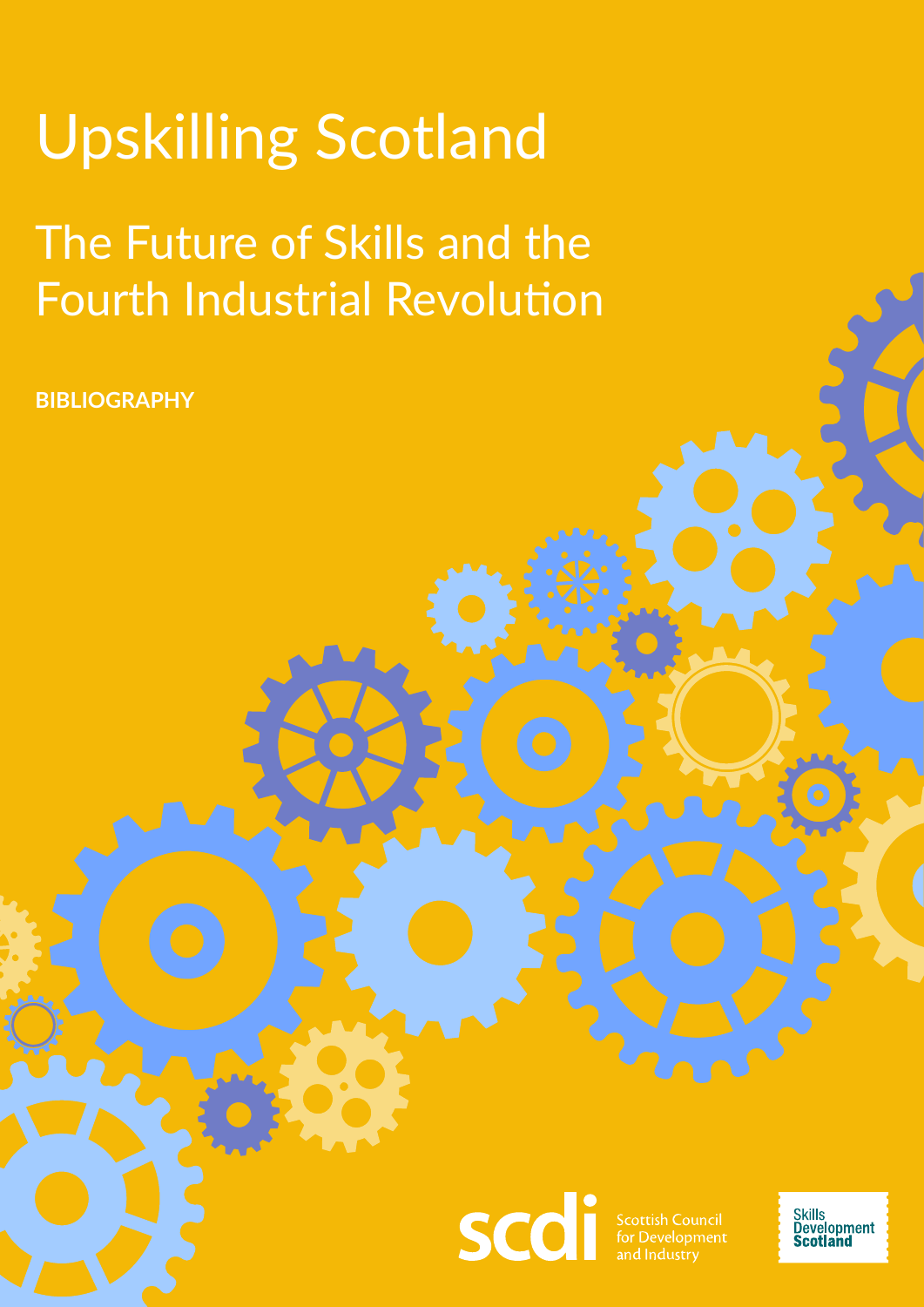## Audit Scotland (2019) Enabling digital government

[https://www.audit-scotland.gov.uk/uploads/docs/report/2019/nr\\_190620\\_enabling\\_digital\\_government.](https://www.audit-scotland.gov.uk/uploads/docs/report/2019/nr_190620_enabling_digital_government.pdf) [pdf](https://www.audit-scotland.gov.uk/uploads/docs/report/2019/nr_190620_enabling_digital_government.pdf) 

Autonomy (2019) The Shorter Working Week: A Radical and Pragmatic Proposal <http://autonomy.work/wp-content/uploads/2019/03/Shorter-working-week-docV6.pdf>

Bloom, N., Sadun, R. & Van Reenan, John (2017) Management as Technology?

Campbell, Jim & Thomson, Emily (2016) Gendered Labour Market Trends: Evidence for Scotland [https://www.gcu.ac.uk/wise/media/gcalwebv2/theuniversity/centresprojects/wise/](https://www.gcu.ac.uk/wise/media/gcalwebv2/theuniversity/centresprojects/wise/WiSEBREIFINGPAPERv5.pdf) [WiSEBREIFINGPAPERv5.pdf](https://www.gcu.ac.uk/wise/media/gcalwebv2/theuniversity/centresprojects/wise/WiSEBREIFINGPAPERv5.pdf) 

CBI (2019) Education and learning for the modern world: CBI/Pearson Education and Skills Survey report 2019 [https://www.cbi.org.uk/media/3841/12546\\_tess\\_2019.pdf](https://www.cbi.org.uk/media/3841/12546_tess_2019.pdf) 

Cognizant (2018) 21 Jobs of the Future [https://www.cognizant.com/whitepapers/21-jobs-of-the-future-a-guide-to-getting-and-staying](https://www.cognizant.com/whitepapers/21-jobs-of-the-future-a-guide-to-getting-and-staying-employed-over-the-next-10-years-codex3049.pdf)[employed-over-the-next-10-years-codex3049.pdf](https://www.cognizant.com/whitepapers/21-jobs-of-the-future-a-guide-to-getting-and-staying-employed-over-the-next-10-years-codex3049.pdf)

Cognizant (2017) 21 More Jobs of the Future [https://www.cognizant.com/whitepapers/21-more-jobs-of-the-future-a-guide-to-getting-and-staying](https://www.cognizant.com/whitepapers/21-more-jobs-of-the-future-a-guide-to-getting-and-staying-employed-through-2029-codex3928.pdf)[employed-through-2029-codex3928.pdf](https://www.cognizant.com/whitepapers/21-more-jobs-of-the-future-a-guide-to-getting-and-staying-employed-through-2029-codex3928.pdf)

Colleges Scotland (2018) College Sector: Statement of Ambition 2018 – 2023 <https://collegesscotland.ac.uk/our-work/1272-college-sector-statement-of-ambition-web-final/file.html>

David Hume Institute (2019) Wealth of the Nation: Who Will Do the Jobs? <https://www.davidhumeinstitute.com/latest-publications/2019/9/26/who-will-do-the-jobs>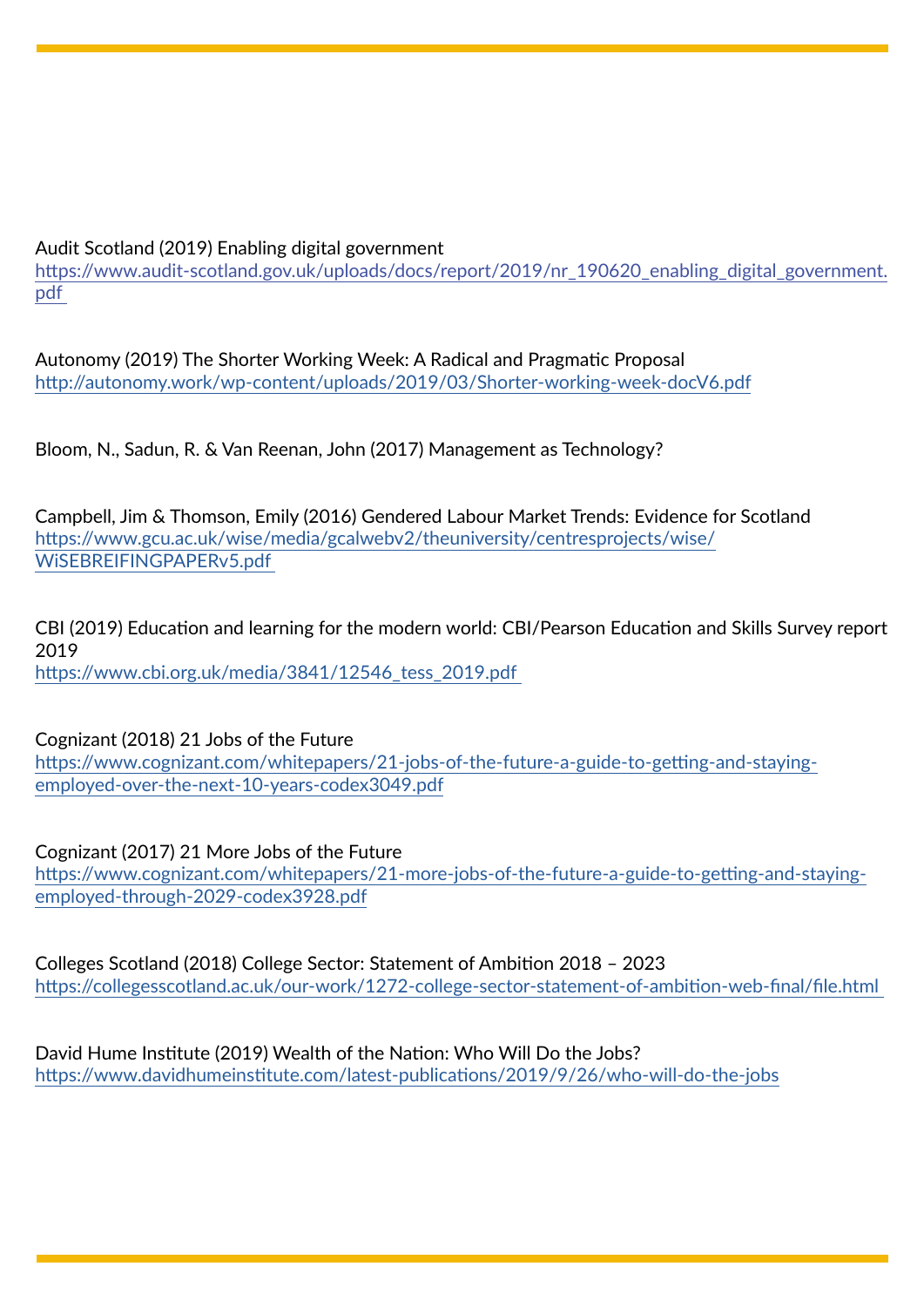Deming, David J. (2017) 'The Growing Importance of Social Skills in the Labor Market', The Quarterly Journal of Economics, Vol 131: Iss 4, 1593 – 1640 [https://scholar.harvard.edu/files/ddeming/files/deming\\_socialskills\\_may2017\\_final.pdf](https://scholar.harvard.edu/files/ddeming/files/deming_socialskills_may2017_final.pdf)

Diamond Review (2016) The Review of Higher Education Funding and Student Finance Arrangements in Wales: Final Report <https://gov.wales/sites/default/files/publications/2018-02/higher-education-funding-final-report-en.pdf>

Dube, Arindrajit (2019) Impacts of minimum wages: review of the international evidence

Employer Skills Survey (2017) Employer Skills Survey 2017, UK Government [https://assets.publishing.service.gov.uk/government/uploads/system/uploads/attachment\\_data/](https://assets.publishing.service.gov.uk/government/uploads/system/uploads/attachment_data/file/746493/ESS_2017_UK_Report_Controlled_v06.00.pdf) [file/746493/ESS\\_2017\\_UK\\_Report\\_Controlled\\_v06.00.pdf](https://assets.publishing.service.gov.uk/government/uploads/system/uploads/attachment_data/file/746493/ESS_2017_UK_Report_Controlled_v06.00.pdf) 

European Parliament (2019) 'Lifelong Learning in the EU' <http://www.europarl.europa.eu/thinktank/infographics/lifelonglearning/index.html>

Foreman-Peck, James & Wang, Yi (2013) The Costs of the UK of Language Deficiencies as a Barrier to UK Engagement in Exporting: A Report to UK Trade & Investment, Cardiff Business School [https://assets.publishing.service.gov.uk/government/uploads/system/uploads/attachment\\_data/](https://assets.publishing.service.gov.uk/government/uploads/system/uploads/attachment_data/file/309899/Costs_to_UK_of_language_deficiencies_as_barrier_to_UK_engagement_in_exporting.pdf) file/309899/Costs\_to\_UK\_of\_language\_deficiencies\_as\_barrier\_to\_UK\_engagement\_in\_exporting.pdf

Fraser of Allander Institute (2019) Scotland in 2050: Realising Our Global Potential – Final Report <https://www.sbs.strath.ac.uk/economics/fraser/20190319/scotland-in-2050.pdf>

Frey, Carl Benedikt (2019) The Technology Trap: Capital, Labour and Power in the Age of Automation

Frost & Sullivan (2019) Future Technology Trends in Scotland <https://www.gov.scot/publications/implications-future-technological-trends-scotlands-infrastructure>

Gifford, J. & Finney, L. (2011) The Expert as Leader, Roffey Park Research Publication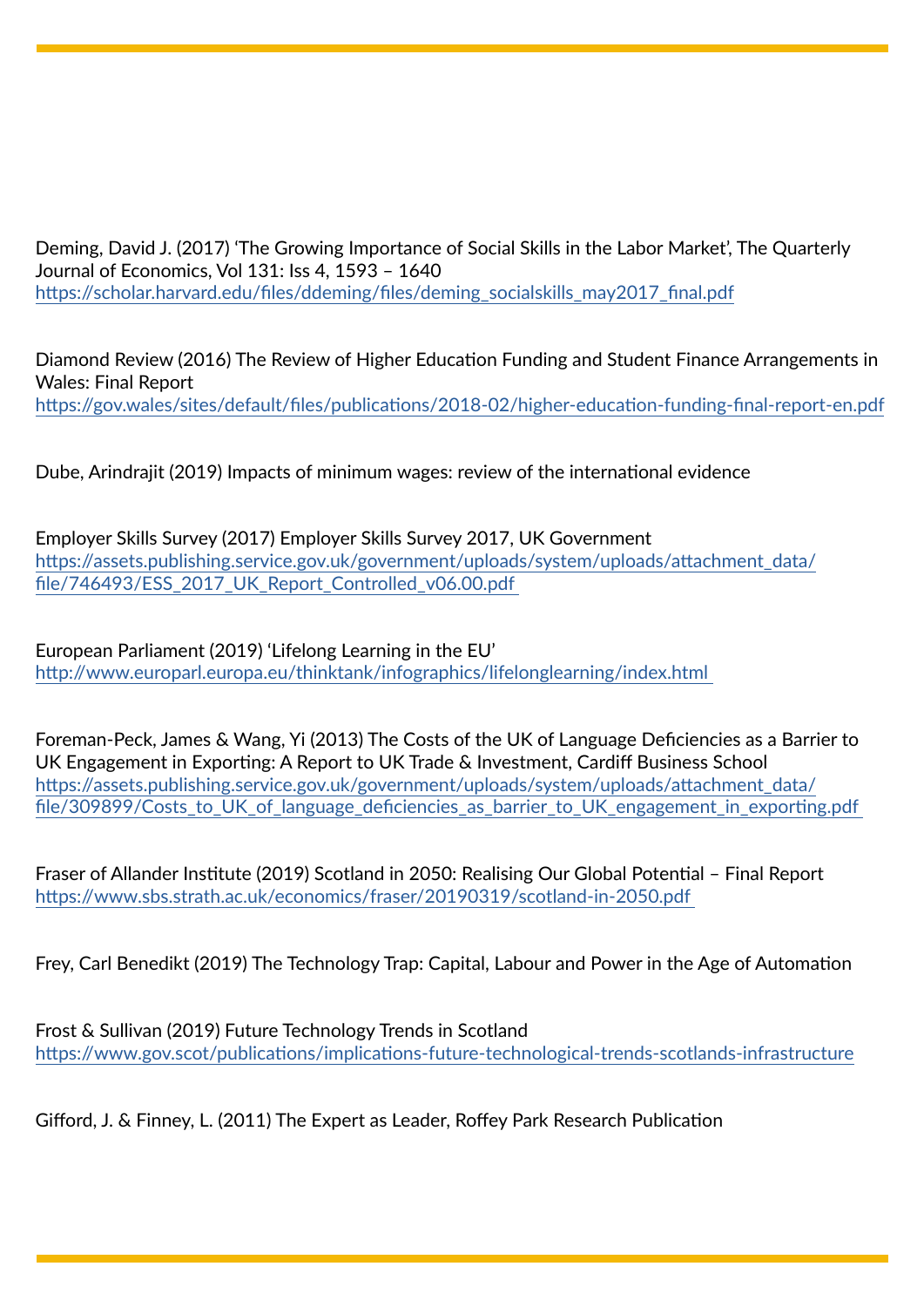Google (2015) 'Project Aristotle' <https://rework.withgoogle.com/print/guides/5721312655835136/>

Haldane, Andrew G. (2017) 'Productivity Puzzles – Speech by the Chief Economist', Bank of England [https://www.bankofengland.co.uk/-/media/boe/files/speech/2017/productivity-puzzles.](https://www.bankofengland.co.uk/-/media/boe/files/speech/2017/productivity-puzzles.pdf?la=en&hash=708C7CFD5E8417000655BA4AA0E0E873D98A18DE) [pdf?la=en&hash=708C7CFD5E8417000655BA4AA0E0E873D98A18DE](https://www.bankofengland.co.uk/-/media/boe/files/speech/2017/productivity-puzzles.pdf?la=en&hash=708C7CFD5E8417000655BA4AA0E0E873D98A18DE) 

Improvement Service (2018) Local Government Benchmarking Framework: National Benchmarking Overview Report 2017-18 <http://www.improvementservice.org.uk/documents/benchmarking/overviewreport1718.pdf>

Independent Commission on the College of the Future (2019) The College of the Future: Progress Report <https://www.collegecommission.co.uk/progress-report>

Institute for Employment Studies (2016) The Relationship between UK Management and Leadership and Productivity: Strategic Labour Market Intelligence Report [https://www.employment-studies.co.uk/system/files/resources/files/ukces0816c\\_0.pdf](https://www.employment-studies.co.uk/system/files/resources/files/ukces0816c_0.pdf) 

International Labour Organisation (2017) Youth and the future of work. Learning about young people's outlook on the world of work

IPPR (2019) Measuring the Benefits of Integration: The Value of Tackling Skills Underutilisation <https://www.ippr.org/files/2019-06/measuring-the-benefits-of-integration-june19.pdf>

IPPR Scotland (2017) Scotland Skills 2030: The Future of Work and the Skills System in Scotland [https://www.ippr.org/files/publications/pdf/Scotland-skills-2030\\_May-2017.pdf](https://www.ippr.org/files/publications/pdf/Scotland-skills-2030_May-2017.pdf) 

IPPR Scotland (2018) The Future is Coming: Ready or Not? Delivering a Successful Skills System for Northern Ireland and Scotland

<https://www.ippr.org/files/2018-11/the-future-is-coming-november18.pdf> Johnes, Geraint (2019), "The gig economy in the UK: a regional perspective", Journal of Global Responsibility, Vol. 10: No. 3, pp. 197-210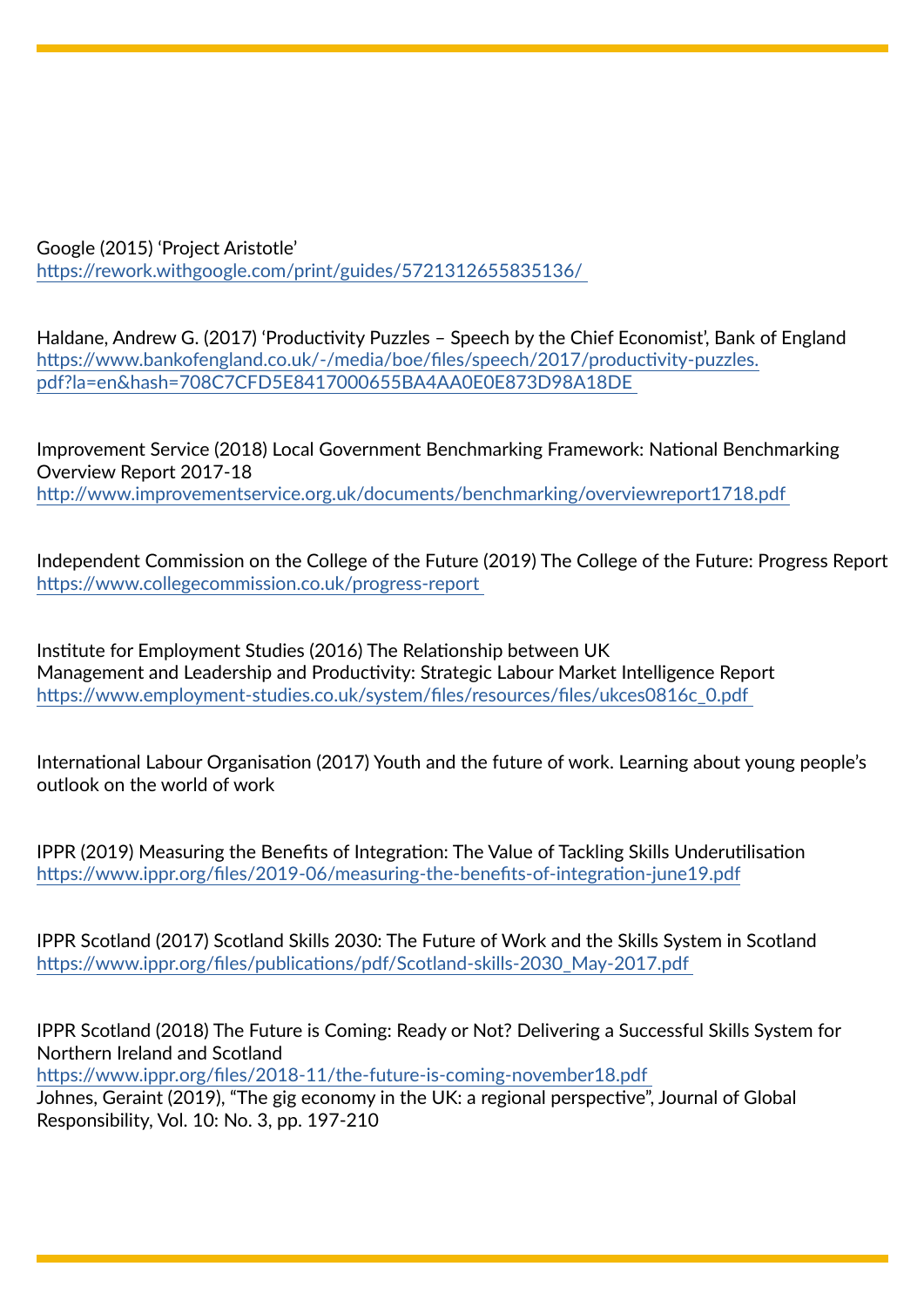Joseph Rowntree Foundation (2019) Poverty in Scotland 2019 <https://www.jrf.org.uk/report/poverty-scotland-2019>

Laloux, Frederic (2014) Reinventing Organisations: A Guide to Creating Organisations Inspired by the Next Stage of Human Consciousness

Lee, Kai-Fu (2018) AI Superpowers: China, Silicon Valley, and the New World Order

LinkedIn (2019) The Future of Recruiting: 7 ways your role will change [https://business.linkedin.com/talent-solutions/recruiting-tips/the-future-of-recruiting-report?trk=bl](https://business.linkedin.com/talent-solutions/recruiting-tips/the-future-of-recruiting-report?trk=bl-po_7-predictions-for-how-recruiting-will-be-different-in-2025)[po\\_7-predictions-for-how-recruiting-will-be-different-in-2025](https://business.linkedin.com/talent-solutions/recruiting-tips/the-future-of-recruiting-report?trk=bl-po_7-predictions-for-how-recruiting-will-be-different-in-2025) 

Lord Skidelsky (2019) How to achieve shorter working hours, Progressive Economy Forum [https://progressiveeconomyforum.com/wp-content/uploads/2019/08/PEF\\_Skidelsky\\_How\\_to\\_achieve\\_](https://progressiveeconomyforum.com/wp-content/uploads/2019/08/PEF_Skidelsky_How_to_achieve_shorter_working_hours.pdf) [shorter\\_working\\_hours.pdf](https://progressiveeconomyforum.com/wp-content/uploads/2019/08/PEF_Skidelsky_How_to_achieve_shorter_working_hours.pdf) 

MacAfee, A. & Brynjolfsson, E. (2017) Machine, Platform, Crowd

Mental Health Foundation (2019) How to support mental health at work <https://www.mentalhealth.org.uk/publications/how-support-mental-health-work>

McGowan, Heather (2019) 'Learning Is The New Pension', Forbes [https://www.forbes.com/sites/heathermcgowan/2019/10/29/learning-is-the-new](https://www.forbes.com/sites/heathermcgowan/2019/10/29/learning-is-the-new-pension/#dd7b4b7661a1)[pension/#dd7b4b7661a1](https://www.forbes.com/sites/heathermcgowan/2019/10/29/learning-is-the-new-pension/#dd7b4b7661a1) 

McKinsey & Company (2018) Delivering through Diversity

[https://www.mckinsey.com/~/media/McKinsey/Business%20Functions/Organization/Our%20Insights/](https://www.mckinsey.com/~/media/McKinsey/Business%20Functions/Organization/Our%20Insights/Delivering%20through%20diversity/Delivering-through-diversity_full-report.ashx) [Delivering%20through%20diversity/Delivering-through-diversity\\_full-report.ashx](https://www.mckinsey.com/~/media/McKinsey/Business%20Functions/Organization/Our%20Insights/Delivering%20through%20diversity/Delivering-through-diversity_full-report.ashx)

McKinsey Global Institute (2017) Jobs Lost, Jobs Gained: Workforce Transitions in a Time of Automation [https://www.mckinsey.com/~/media/mckinsey/featured%20insights/Future%20of%20Organizations/](https://www.mckinsey.com/~/media/mckinsey/featured%20insights/Future%20of%20Organizations/What%20the%20future%20of%20work%20will%20mean%20for%20jobs%20skills%20and%20wages/MGI-Jobs-Lost-Jobs-Gained-Report-December-6-2017.ashx) [What%20the%20future%20of%20work%20will%20mean%20for%20jobs%20skills%20and%20wages/](https://www.mckinsey.com/~/media/mckinsey/featured%20insights/Future%20of%20Organizations/What%20the%20future%20of%20work%20will%20mean%20for%20jobs%20skills%20and%20wages/MGI-Jobs-Lost-Jobs-Gained-Report-December-6-2017.ashx) [MGI-Jobs-Lost-Jobs-Gained-Report-December-6-2017.ashx](https://www.mckinsey.com/~/media/mckinsey/featured%20insights/Future%20of%20Organizations/What%20the%20future%20of%20work%20will%20mean%20for%20jobs%20skills%20and%20wages/MGI-Jobs-Lost-Jobs-Gained-Report-December-6-2017.ashx)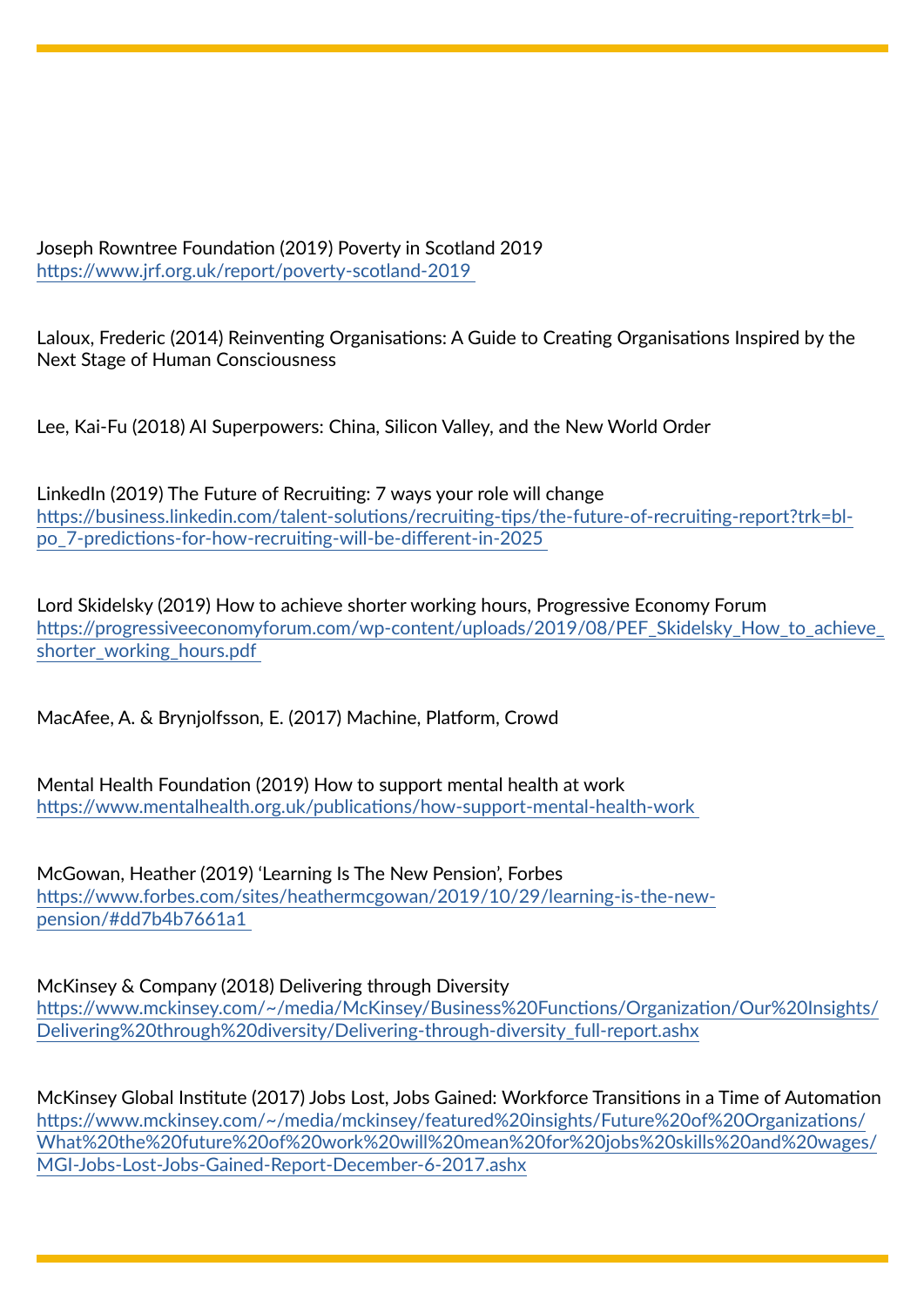Migration Advisory Committee (2019) Full review of the Shortage Occupation List [https://assets.publishing.service.gov.uk/government/uploads/system/uploads/attachment\\_data/](https://assets.publishing.service.gov.uk/government/uploads/system/uploads/attachment_data/file/806331/28_05_2019_Full_Review_SOL_Final_Report_1159.pdf) [file/806331/28\\_05\\_2019\\_Full\\_Review\\_SOL\\_Final\\_Report\\_1159.pdf](https://assets.publishing.service.gov.uk/government/uploads/system/uploads/attachment_data/file/806331/28_05_2019_Full_Review_SOL_Final_Report_1159.pdf)

National LGBT Survey (2018) National LGBT Survey: Summary Report, Government Equalities Office [https://assets.publishing.service.gov.uk/government/uploads/system/uploads/attachment\\_data/](https://assets.publishing.service.gov.uk/government/uploads/system/uploads/attachment_data/file/722314/GEO-LGBT-Survey-Report.pdf) [file/722314/GEO-LGBT-Survey-Report.pdf](https://assets.publishing.service.gov.uk/government/uploads/system/uploads/attachment_data/file/722314/GEO-LGBT-Survey-Report.pdf) 

Nesta (2018) Creativity and the future of skills [https://media.nesta.org.uk/documents/Creativity\\_and\\_the\\_Future\\_of\\_Skills\\_v6.pdf](https://media.nesta.org.uk/documents/Creativity_and_the_Future_of_Skills_v6.pdf)

Nuttall Review (2012) Sharing Success: The Nuttall Review of Employee Ownership, UK Government [https://assets.publishing.service.gov.uk/government/uploads/system/uploads/attachment\\_data/](https://assets.publishing.service.gov.uk/government/uploads/system/uploads/attachment_data/file/31706/12-933-sharing-success-nuttall-review-employee-ownership.pdf) [file/31706/12-933-sharing-success-nuttall-review-employee-ownership.pdf](https://assets.publishing.service.gov.uk/government/uploads/system/uploads/attachment_data/file/31706/12-933-sharing-success-nuttall-review-employee-ownership.pdf) 

OECD (2019a) Individual Learning Accounts: Panacea or Pandora's Box?

OECD (2019b) 'Dashboard on priorities for adult learning' <http://www.oecd.org/employment/skills-and-work/adult-learning/dashboard.htm>

Open University (2019a) The Open University Business Barometer <http://www.open.ac.uk/business/Business-Barometer-2019>

Open University (2019b) Bridging the Digital Divide <http://www.open.ac.uk/business/bridging-the-digital-divide>

OPITO (2019) UKCS Workforce Dynamics: The Skills Landscape, 2019 – 2025 [https://downloads.opito.com/downloads/Publications/UKCS-Workforce-Dynamics-The-Skills-](https://downloads.opito.com/downloads/Publications/UKCS-Workforce-Dynamics-The-Skills-Landscape-2019-2025.pdf?mtime=20190501185622)[Landscape-2019-2025.pdf?mtime=20190501185622](https://downloads.opito.com/downloads/Publications/UKCS-Workforce-Dynamics-The-Skills-Landscape-2019-2025.pdf?mtime=20190501185622)

Pearson & Nesta (2017) The Future of Skills: Employment in 2030 [https://media.nesta.org.uk/documents/the\\_future\\_of\\_skills\\_employment\\_in\\_2030\\_0.pdf](https://media.nesta.org.uk/documents/the_future_of_skills_employment_in_2030_0.pdf)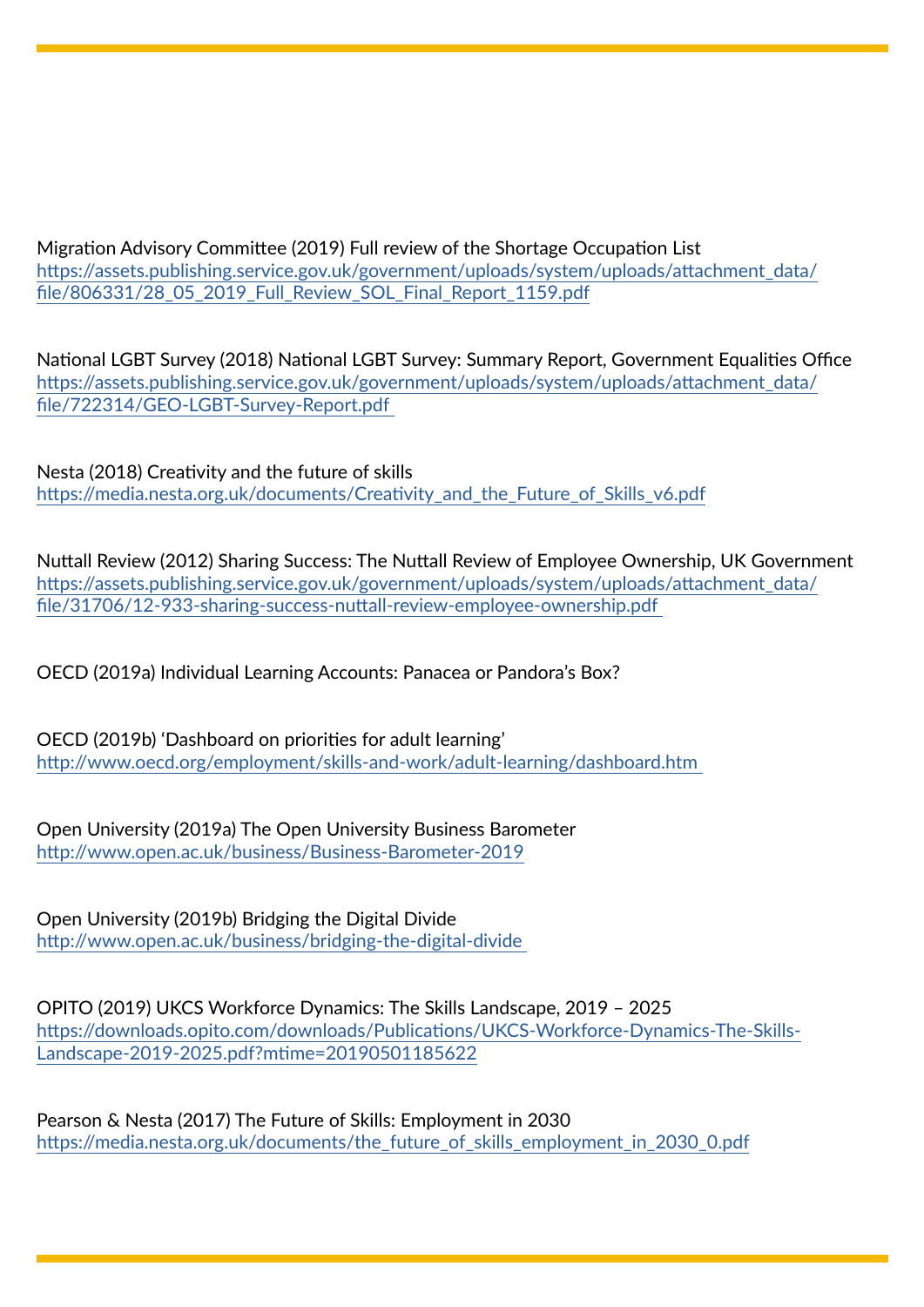Poverty and Inequality Commission (2019) 'Poverty in Scotland: Key Facts' <https://povertyinequality.scot/poverty-scotland/>

PwC (2019) Upskilling Hopes and Fears <https://www.pwc.com/gx/en/issues/upskilling.html>

Rahbari-K, Helia (2019) Refugee Integration: Evidence in Scotland – A study of evidence available to support the New Scots Refugee Integration Strategy 2018-2022, Scottish Government [https://www.gov.scot/publications/refugee-integration-evidence-scotland-study-evidence-available](https://www.gov.scot/publications/refugee-integration-evidence-scotland-study-evidence-available-support-new-scots-refugee-integration-strategy-2018-2022/)[support-new-scots-refugee-integration-strategy-2018-2022/](https://www.gov.scot/publications/refugee-integration-evidence-scotland-study-evidence-available-support-new-scots-refugee-integration-strategy-2018-2022/)

Resolution Foundation (2018) Atypical approaches: Options to support workers with insecure incomes [https://assets.publishing.service.gov.uk/government/uploads/system/uploads/attachment\\_data/](https://assets.publishing.service.gov.uk/government/uploads/system/uploads/attachment_data/file/772215/Resolution_Foundation_-_Atypical_approaches_-_Options_to_support_workers_with_insecure_incomes.pdf) [file/772215/Resolution\\_Foundation\\_-\\_Atypical\\_approaches\\_-\\_Options\\_to\\_support\\_workers\\_with\\_](https://assets.publishing.service.gov.uk/government/uploads/system/uploads/attachment_data/file/772215/Resolution_Foundation_-_Atypical_approaches_-_Options_to_support_workers_with_insecure_incomes.pdf) [insecure\\_incomes.pdf](https://assets.publishing.service.gov.uk/government/uploads/system/uploads/attachment_data/file/772215/Resolution_Foundation_-_Atypical_approaches_-_Options_to_support_workers_with_insecure_incomes.pdf) 

RSA Future of Work Centre (2019) A Field Guide to the Future of Work: Collected Essays [https://www.thersa.org/globalassets/pdfs/reports/rsa\\_field-guide-future-work.pdf](https://www.thersa.org/globalassets/pdfs/reports/rsa_field-guide-future-work.pdf) 

RSA Future of Work Centre (2017) The Age of Automation: Artificial Intelligence, Robotics and the Future of Low-Skilled Work <https://www.thersa.org/discover/publications-and-articles/reports/the-age-of-automation>

Sawers, Lesley (2015) Womenomics: The role and contribution of women in the Scottish economy [https://www.gov.uk/government/publications/the-role-and-contribution-of-women-in-the-scottish](https://www.gov.uk/government/publications/the-role-and-contribution-of-women-in-the-scottish-economy)[economy](https://www.gov.uk/government/publications/the-role-and-contribution-of-women-in-the-scottish-economy) 

SCDI (2019) Building a World-Leading AI and Data Strategy for an Inclusive Scotland <https://www.scdi.org.uk/policy/ai-and-data/>

SCDI (2018) Automatic…For The People? <https://www.scdi.org.uk/policy/automatic-for-the-people/>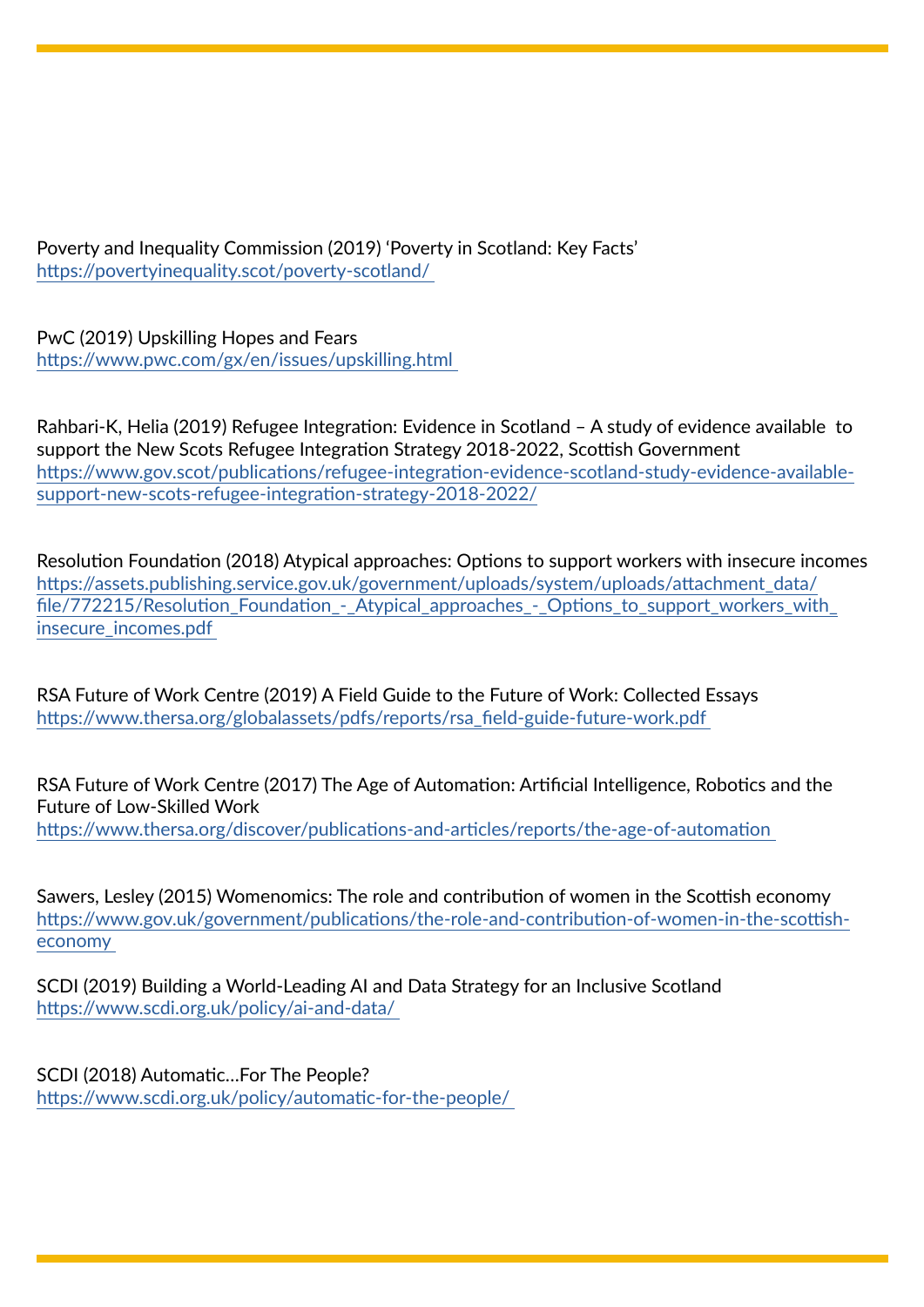Scope (2018) The disability perception gap: Policy report <https://www.scope.org.uk/campaigns/disability-perception-gap/>

Scottish Government (2019e) Scottish Employer Perspective Survey 2019 <https://www.gov.scot/news/scottish-employer-perspectives-survey-2019/>

Scottish Government (2019a) Fair Work Action Plan <https://economicactionplan.mygov.scot/fair-work/>

Scottish Government (2019b) A Trading Nation – a plan for growing Scotland's exports <https://www.gov.scot/publications/scotland-a-trading-nation/>

Scottish Government (2019c) Immigratio[n](https://www.gov.scot/publications/immigration-policy-demographic-change-scotland-learning-australia-canada-continental-europe/
) Policy and Demographic Change in Scotland: Learning from Australia, Canada and Continental Europe

Scottish Government (2019d) Poverty and income inequality in Scotland: 2015-2018 <https://www.gov.scot/publications/poverty-income-inequality-scotland-2015-18/>

Scottish Government (2019e) Fair and Healthy Work for All: A Review of the Scottish Government's Health and Work Strategy <https://www.gov.scot/publications/fair-healthy-work-review-scottish-governments/>

Scottish Government (2018a) Economic Action Plan 2018-20 <https://economicactionplan.mygov.scot/>

Scottish Government (2018b) Scotland's population needs and migration policy <https://www.gov.scot/publications/scotlands-population-needs-migration-policy/pages/1/>

Scottish Government (2018c) Non-UK nationals in Scotland's workforce: Statistics from the Annual Population Survey 2018 <https://www2.gov.scot/Topics/Statistics/Browse/Labour-Market/Publications-Topical/NonUKNat>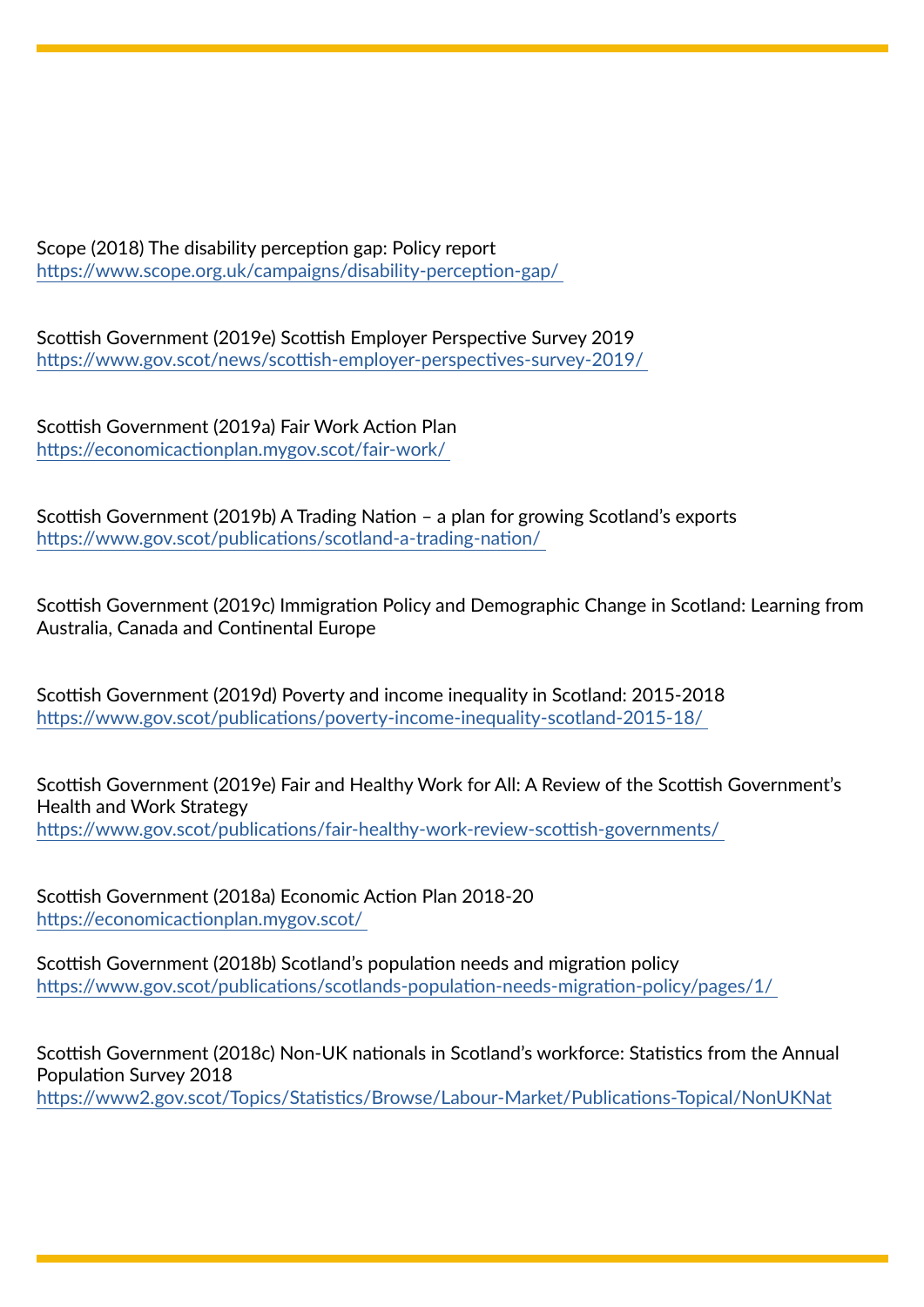Scottish Government & STUC (2018) Technological Change in the Scottish Labour Market <https://www.gov.scot/publications/technological-change-scottish-labour-market/>

Skills Development Scotland (2019a) A Human Future: Strategic Plan 2019 – 2022 [https://www.skillsdevelopmentscotland.co.uk/media/45753/a-human-future-strategic-plan-2019-2022.](https://www.skillsdevelopmentscotland.co.uk/media/45753/a-human-future-strategic-plan-2019-2022.pdf) [pdf](https://www.skillsdevelopmentscotland.co.uk/media/45753/a-human-future-strategic-plan-2019-2022.pdf) 

Skills Development Scotland (2019b) Skills Action Plan for Rural Scotland: 2019 – 2021 [https://www.skillsdevelopmentscotland.co.uk/media/45683/skills-action-plan-for-rural-scotland](https://www.skillsdevelopmentscotland.co.uk/media/45683/skills-action-plan-for-rural-scotland-summary-report.pdf)[summary-report.pdf](https://www.skillsdevelopmentscotland.co.uk/media/45683/skills-action-plan-for-rural-scotland-summary-report.pdf) 

Skills Development Scotland (2019c) Scotland's Digital Technologies [https://www.skillsdevelopmentscotland.co.uk/media/43306/scotlands-digital-technologies-summary](https://www.skillsdevelopmentscotland.co.uk/media/43306/scotlands-digital-technologies-summary-report.pdf)[report.pdf](https://www.skillsdevelopmentscotland.co.uk/media/43306/scotlands-digital-technologies-summary-report.pdf)

Skills Development Scotland (2018) Skills 4.0: A skills model to drive Scotland's future [https://www.skillsdevelopmentscotland.co.uk/media/44684/skills-40\\_a-skills-model.pdf](https://www.skillsdevelopmentscotland.co.uk/media/44684/skills-40_a-skills-model.pdf) 

Skills Development Scotland (2017) Skills Investment Plan: For Scotland's early learning and childcare sector

<https://www.skillsdevelopmentscotland.co.uk/media/44206/early-learning-and-children-sip-digital.pdf>

Smith, Sean (2019) New Housing & Future Construction Skills: Adapting and Modernising for Growth, Scottish Government

[https://www.gov.scot/publications/new-housing-future-construction-skills-adapting-modernising](https://www.gov.scot/publications/new-housing-future-construction-skills-adapting-modernising-growth/)[growth/](https://www.gov.scot/publications/new-housing-future-construction-skills-adapting-modernising-growth/)

SPICe (2019) The gender pay gap: facts and figures – 2018, Scottish Parliament Information Centre <https://www.gov.scot/publications/employer-methods-addressing-gender-pay-gap/pages/10/>

Stonewall (2018) LGBT in Britain: Work Report [https://www.stonewall.org.uk/system/files/lgbt\\_in\\_britain\\_work\\_report.pdf](https://www.stonewall.org.uk/system/files/lgbt_in_britain_work_report.pdf)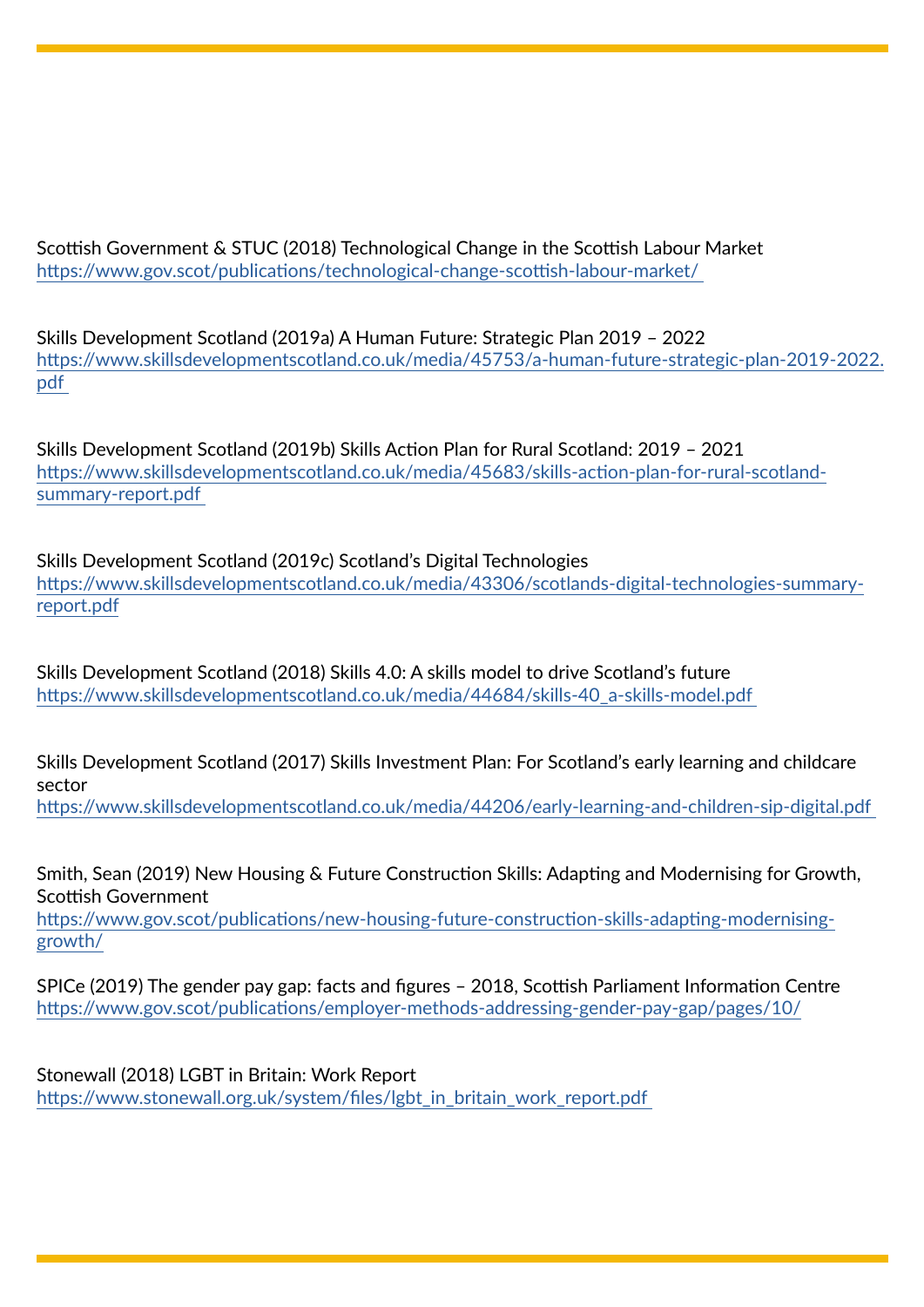STUC (2019) Collectivising in Precarious Work: Time, Control, Trust <http://www.stuc.org.uk/files/precarityreport.pdf>

Sutton Trust & Social Mobility Commission (2019) Elitist Britain 2019: The educational backgrounds of Britain's leading people <https://www.suttontrust.com/wp-content/uploads/2019/06/Elitist-Britain-2019.pdf>

Tanner, W., Miscampbell, G., & Blagden J. (2019) Human Capital: Why we need a new approach to tackle Britain's long tail of low skills [https://www.ukonward.com/wp-content/uploads/2019/07/ONWJ7193-Human-Capital-report-](https://www.ukonward.com/wp-content/uploads/2019/07/ONWJ7193-Human-Capital-report-190626-WEB.pdf)[190626-WEB.pdf](https://www.ukonward.com/wp-content/uploads/2019/07/ONWJ7193-Human-Capital-report-190626-WEB.pdf)

Taylor Review (2017) Good Work: The Taylor Review of Modern Working Practices, UK Government [https://assets.publishing.service.gov.uk/government/uploads/system/uploads/attachment\\_data/](https://assets.publishing.service.gov.uk/government/uploads/system/uploads/attachment_data/file/627671/good-work-taylor-review-modern-working-practices-rg.pdf) [file/627671/good-work-taylor-review-modern-working-practices-rg.pdf](https://assets.publishing.service.gov.uk/government/uploads/system/uploads/attachment_data/file/627671/good-work-taylor-review-modern-working-practices-rg.pdf) 

Trevena, Paulina (2019) Post Study Work Visa Options: An International Comparative Review, Scottish Government

<https://www.gov.scot/publications/post-study-work-visa-options-international-comparative-review/>

UK Government (2018) The UK's future skills-based immigration system <https://www.gov.uk/government/publications/the-uks-future-skills-based-immigration-system>

UK Workplace Stress Survey 2018 (2019) The 2018 UK Workplace Stress Survey, Perkbox <https://www.perkbox.com/uk/resources/library/interactive-the-2018-uk-workplace-stress-survey>

Universities Scotland (2019) Tomorrow's People: Universities building Scotland's future [https://www.universities-scotland.ac.uk/wp-content/uploads/2019/08/Tomorrows-People-2019-v-](https://www.universities-scotland.ac.uk/wp-content/uploads/2019/08/Tomorrows-People-2019-v-1.0.pdf)[1.0.pdf](https://www.universities-scotland.ac.uk/wp-content/uploads/2019/08/Tomorrows-People-2019-v-1.0.pdf)

World Bank (2019) World Development Report 2019: The Changing Nature of Wor[k](https://www.worldbank.org/en/publication/wdr2019
)